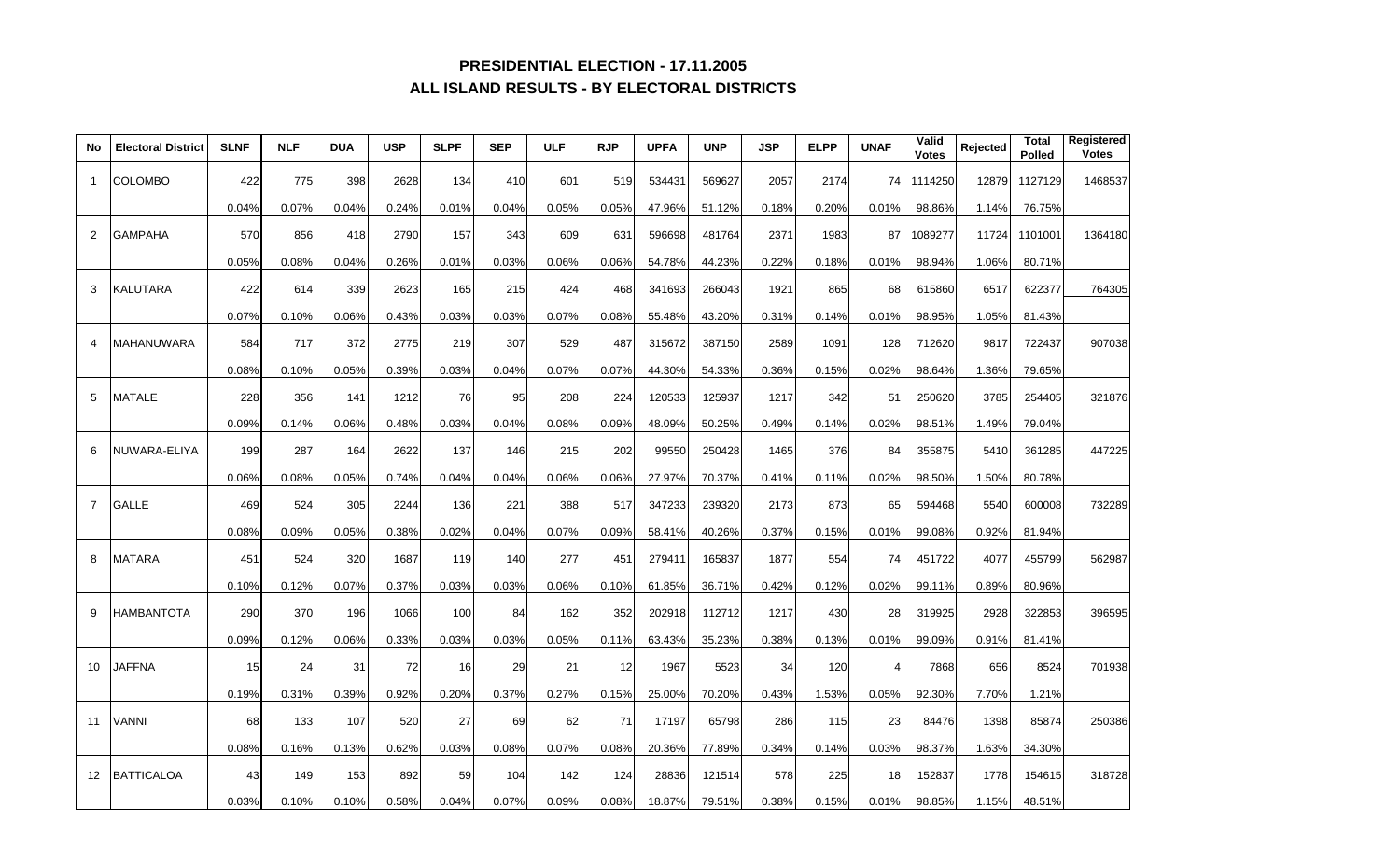## **PRESIDENTIAL ELECTION - 17.11.2005 ALL ISLAND RESULTS - BY ELECTORAL DISTRICTS**

| No | <b>Electoral District</b> | <b>SLNF</b> | <b>NLF</b> | <b>DUA</b> | <b>USP</b> | <b>SLPF</b> | <b>SEP</b> | <b>ULF</b> | <b>RJP</b> | <b>UPFA</b> | <b>UNP</b> | <b>JSP</b> | <b>ELPP</b> | <b>UNAF</b> | Valid<br><b>Votes</b> | Rejected | <b>Total</b><br><b>Polled</b> | <b>Registered</b><br><b>Votes</b> |
|----|---------------------------|-------------|------------|------------|------------|-------------|------------|------------|------------|-------------|------------|------------|-------------|-------------|-----------------------|----------|-------------------------------|-----------------------------------|
| 13 | <b>DIGAMADULLA</b>        | 134         | 188        | 215        | 1091       | 89          | 82         | 203        | 297        | 122329      | 159198     | 1072       | 331         | 38          | 285267                | 2941     | 288208                        | 396453                            |
|    |                           | 0.05%       | 0.07%      | 0.08%      | 0.38%      | 0.03%       | 0.03%      | 0.07%      | 0.10%      | 42.88%      | 55.81%     | 0.38%      | 0.12%       | 0.01%       | 98.98%                | 1.02%    | 72.70%                        |                                   |
| 14 | TRINCOMALEE               | 71          | 157        | 165        | 792        | 56          | 67         | 132        | 157        | 55680       | 92197      | 558        | 276         | 26          | 150334                | 2094     | 152428                        | 238755                            |
|    |                           | 0.05%       | 0.10%      | 0.11%      | 0.53%      | 0.04%       | 0.04%      | 0.09%      | 0.10%      | 37.04%      | 61.33%     | 0.37%      | 0.18%       | 0.02%       | 98.63%                | 1.37%    | 63.84%                        |                                   |
| 15 | KURUNEGALA                | 566         | 695        | 363        | 2357       | 187         | 255        | 524        | 613        | 468507      | 418809     | 2369       | 1142        | 110         | 896497                | 8458     | 904955                        | 1124076                           |
|    |                           | 0.06%       | 0.08%      | 0.04%      | 0.26%      | 0.02%       | 0.03%      | 0.06%      | 0.07%      | 52.26%      | 46.72%     | 0.26%      | 0.13%       | 0.01%       | 99.07%                | 0.93%    | 80.51%                        |                                   |
| 16 | PUTTALAM                  | 203         | 287        | 183        | 1063       | 72          | 175        | 214        | 292        | 160686      | 169264     | 811        | 502         | 31          | 333783                | 3536     | 337319                        | 470604                            |
|    |                           | 0.06%       | 0.09%      | 0.05%      | 0.32%      | 0.02%       | 0.05%      | 0.06%      | 0.09%      | 48.14%      | 50.71%     | 0.24%      | 0.15%       | 0.01%       | 98.95%                | 1.05%    | 71.68%                        |                                   |
| 17 | ANURADHAPURA              | 367         | 569        | 207        | 1378       | 115         | 115        | 261        | 428        | 231040      | 182956     | 1448       | 478         | 72          | 419434                | 4563     | 423997                        | 536808                            |
|    |                           | 0.09%       | 0.14%      | 0.05%      | 0.33%      | 0.03%       | 0.03%      | 0.06%      | 0.10%      | 55.08%      | 43.62%     | 0.35%      | 0.11%       | 0.02%       | 98.92%                | 1.08%    | 78.98%                        |                                   |
| 18 | POLONNARUWA               | 119         | 226        | 81         | 589        | 48          | 31         | 141        | 221        | 110499      | 97142      | 683        | 226         | 24          | 210030                | 2002     | 212032                        | 263609                            |
|    |                           | 0.06%       | 0.11%      | 0.04%      | 0.28%      | 0.02%       | 0.01%      | 0.07%      | 0.11%      | 52.61%      | 46.25%     | 0.33%      | 0.11%       | 0.01%       | 99.06%                | 0.94%    | 80.43%                        |                                   |
| 19 | <b>BADULLA</b>            | 322         | 468        | 239        | 2327       | 217         | 224        | 363        | 401        | 192734      | 226582     | 1990       | 614         | 118         | 426599                | 6825     | 433424                        | 533163                            |
|    |                           | 0.08%       | 0.11%      | 0.06%      | 0.55%      | 0.05%       | 0.05%      | 0.09%      | 0.09%      | 45.18%      | 53.11%     | 0.47%      | 0.14%       | 0.03%       | 98.43%                | 1.57%    | 81.29%                        |                                   |
| 20 | <b>MONARAGALA</b>         | 200         | 295        | 124        | 673        | 73          | 102        | 133        | 286        | 126094      | 92244      | 943        | 239         | 44          | 221450                | 2636     | 224086                        | 276109                            |
|    |                           | 0.09%       | 0.13%      | 0.06%      | 0.30%      | 0.03%       | 0.05%      | 0.06%      | 0.13%      | 56.94%      | 41.65%     | 0.43%      | 0.11%       | 0.02%       | 98.82%                | 1.18%    | 81.16%                        |                                   |
| 21 | <b>RATNAPURA</b>          | 496         | 645        | 330        | 2220       | 206         | 134        | 393        | 557        | 294260      | 252838     | 2122       | 795         | 78          | 555074                | 5510     | 560584                        | 668217                            |
|    |                           | 0.09%       | 0.12%      | 0.06%      | 0.40%      | 0.04%       | 0.02%      | 0.07%      | 0.10%      | 53.01%      | 45.55%     | 0.38%      | 0.14%       | 0.01%       | 99.02%                | 0.98%    | 83.89%                        |                                   |
| 22 | KEGALLE                   | 400         | 437        | 231        | 1804       | 117         | 152        | 355        | 375        | 239184      | 223483     | 1457       | 707         | 71          | 468773                | 4795     | 473568                        | 583282                            |
|    |                           | 0.09%       | 0.09%      | 0.05%      | 0.38%      | 0.02%       | 0.03%      | 0.08%      | 0.08%      | 51.02%      | 47.67%     | 0.31%      | 0.15%       | 0.02%       | 98.99%                | 1.01%    | 81.19%                        |                                   |